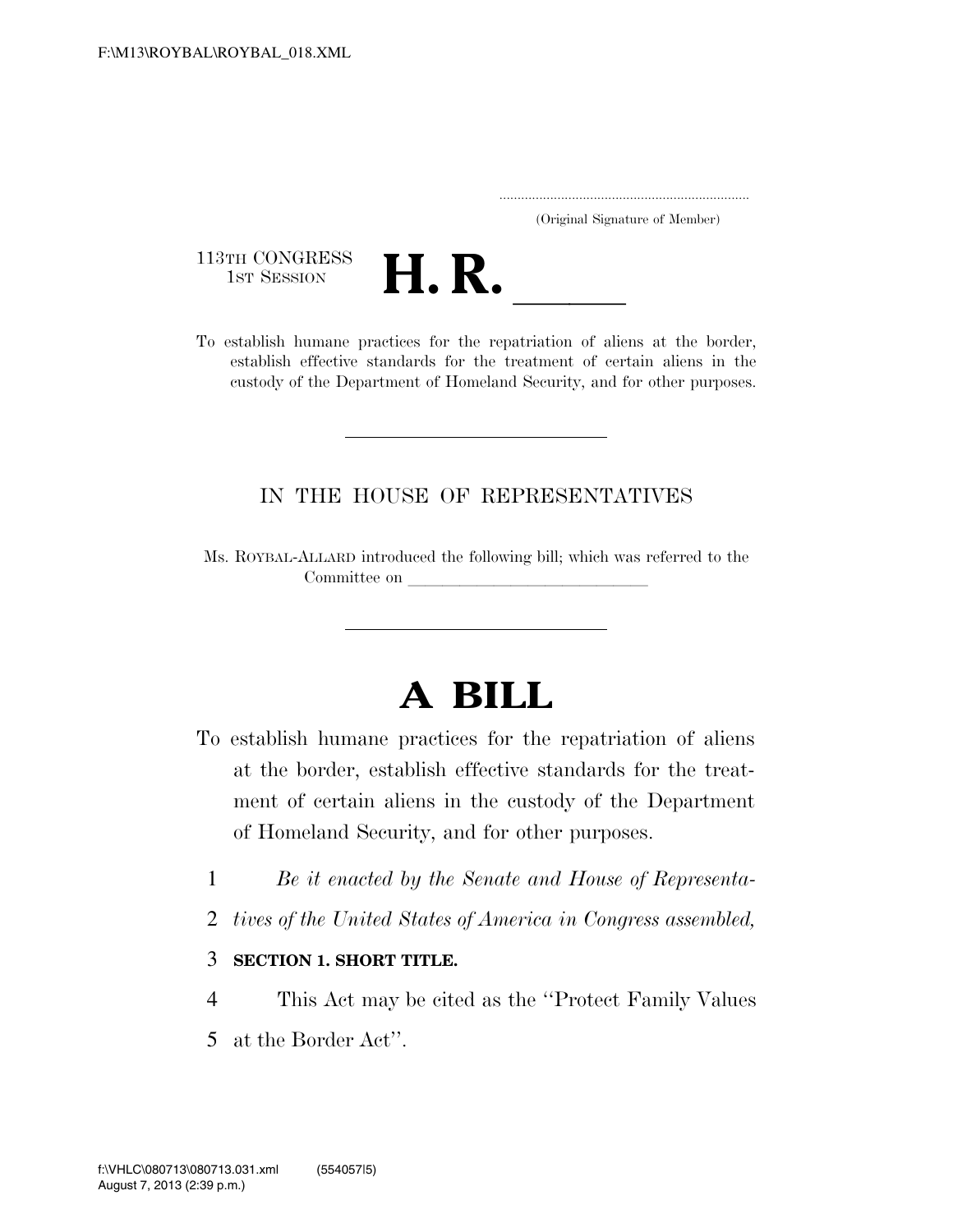| 1              | SEC. 2. PROTECTION OF FAMILY VALUES IN APPREHEN-         |
|----------------|----------------------------------------------------------|
| $\overline{2}$ | SION PROGRAMS.                                           |
| 3              | PROCEDURES FOR MIGRATION DETERRENCE<br>(a)               |
| 4              | PROGRAMS AT THE BORDER.—In any migration deter-          |
| 5              | rence program carried out at a border, the Secretary and |
| 6              | any cooperating entity shall for each apprehended indi-  |
| 7              | vidual—                                                  |
| 8              | (1) as soon as practicable after such individual         |
| 9              | is apprehended—                                          |
| 10             | (A) inquire through a standardized proce-                |
| 11             | dure that shall be established by the Secretary          |
| 12             | not later than 90 days after the date of the en-         |
| 13             | actment of this Act, as to whether such appre-           |
| 14             | hended individual is—                                    |
| 15             | (i) a parent, legal guardian, or pri-                    |
| 16             | mary caregiver of a child; or                            |
| 17             | (ii) traveling with a spouse, child, or                  |
| 18             | sibling; and                                             |
| 19             | (B) ascertain whether repatriation of such               |
| 20             | apprehended individual presents any humani-              |
| 21             | tarian concern or concern related to such appre-         |
| 22             | hended individual's physical safety; and                 |
| 23             | $(2)$ ensure that, with respect to a decision re-        |
| 24             | lated to the repatriation or referral for prosecution    |
| 25             | of such apprehended individual, due consideration is     |
| 26             | given to-                                                |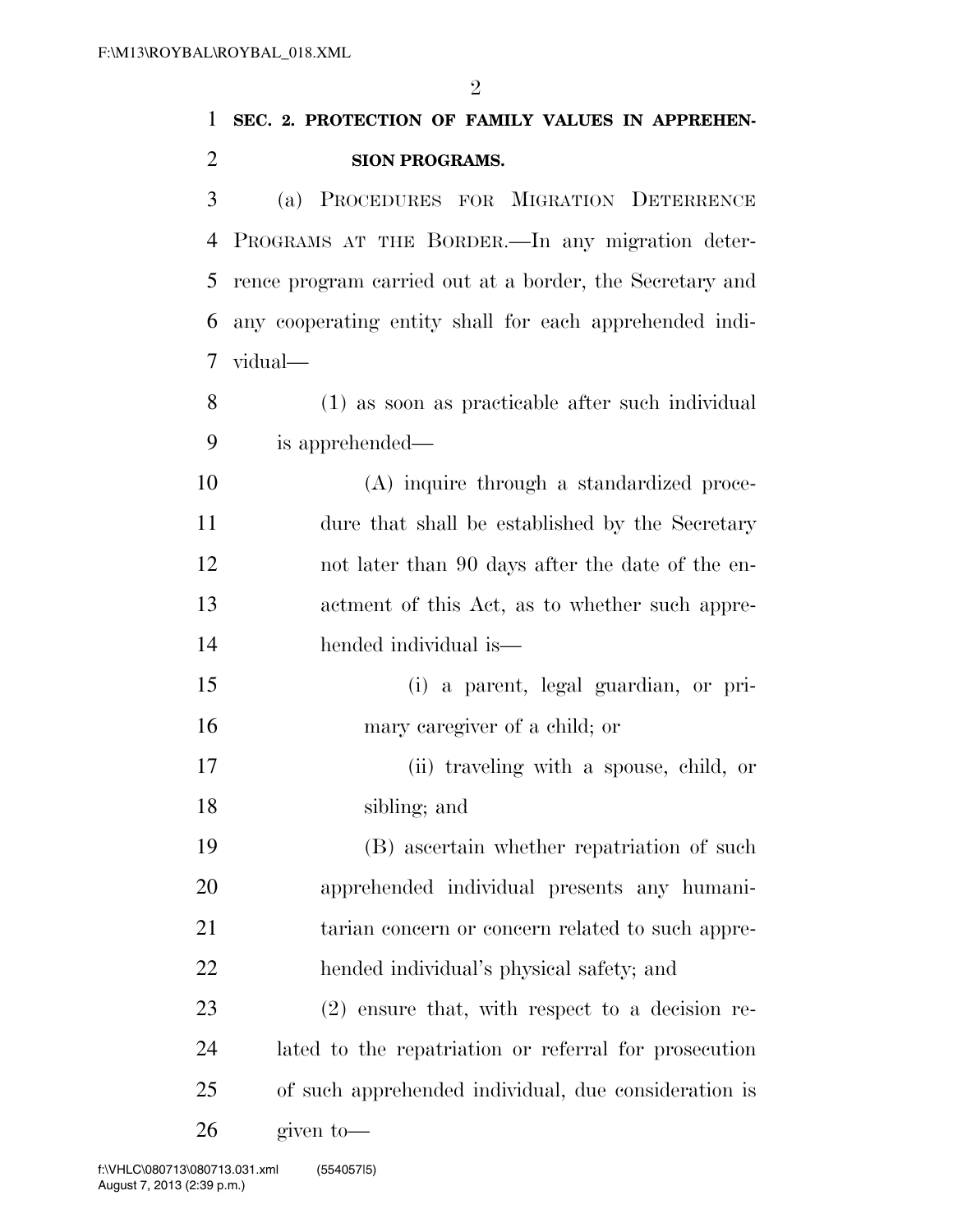| $\mathbf{1}$   | (A) the best interests of such apprehended              |
|----------------|---------------------------------------------------------|
| $\overline{2}$ | individual's child, in any;                             |
| 3              | (B) family unity whenever possible; and                 |
| $\overline{4}$ | (C) other public interest factors, including            |
| 5              | humanitarian concerns and concerns related to           |
| 6              | such apprehended individual's physical safety           |
| 7              | (b) MANDATORY TRAINING.—The Secretary, in con-          |
| 8              | sultation with the Secretary of Health and Human Serv-  |
| 9              | ices, the Attorney General, the Secretary of State, and |
| 10             | independent immigration, child welfare, family law, and |
| 11             | human rights law experts, shall—                        |
| 12             | (1) develop and provide specialized training for        |
| 13             | all personnel of U.S. Customs and Border Protection     |
| 14             | and cooperating entities who come into contact with     |
| 15             | apprehended individuals regarding legal authorities,    |
| 16             | policies, and procedures relevant to the preservation   |
| 17             | of a child's best interest, family unity, and other     |
| 18             | public interest factors, including factors described in |
| 19             | subsection (a); and                                     |
| 20             | $(2)$ require border enforcement personnel to un-       |
| 21             | dertake periodic and continuing training on best        |
| 22             | practices and changes in relevant legal authorities,    |
| 23             | policies, and procedures referred to in paragraph       |
| 24             | (1).                                                    |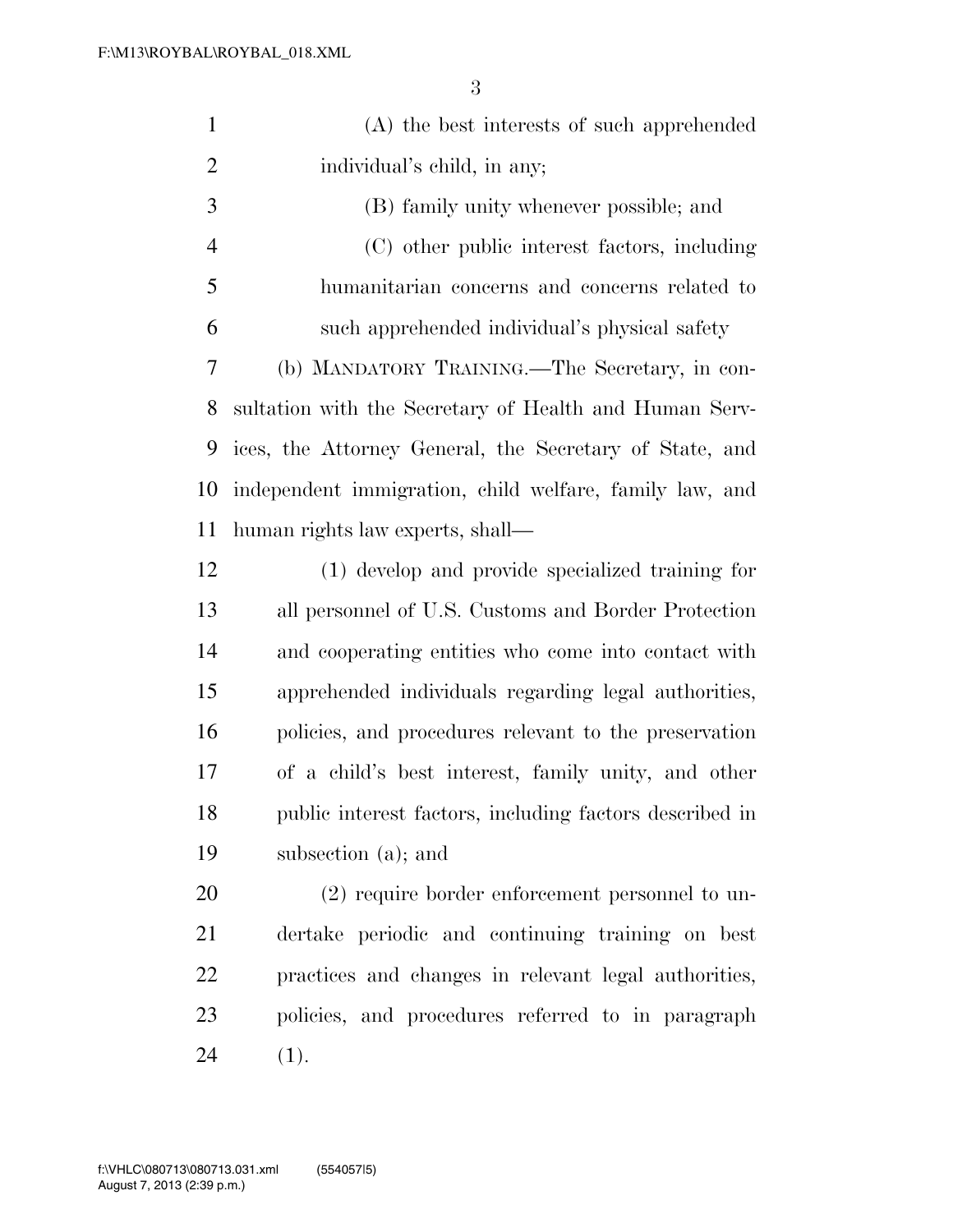(c) ANNUAL REPORT ON THE IMPACT OF MIGRATION 2 DETERRENCE PROGRAMS AT THE BORDER.

 (1) IN GENERAL.—Not later than one year after the date of the enactment of this Act and an- nually thereafter, the Secretary shall submit to Con- gress a report that describes the impact of migration deterrence programs on parents, legal guardians, primary caregivers of a child, individuals traveling with a spouse, child, or sibling, and individuals who present humanitarian considerations or concerns re-lated to such individual's physical safety.

 (2) CONTENTS.—Each report required under paragraph (1) shall include for the previous year pe-riod an assessment of—

 (A) the number of apprehended individuals removed, repatriated, or referred for prosecu- tion who are the parent, legal guardian, or pri- mary caregiver of a child who is a citizen of the United States;

 (B) the number of occasions in which both parents, or the primary caretaker of such a child was removed, repatriated, or referred for prosecution as part of a migration deterrence program;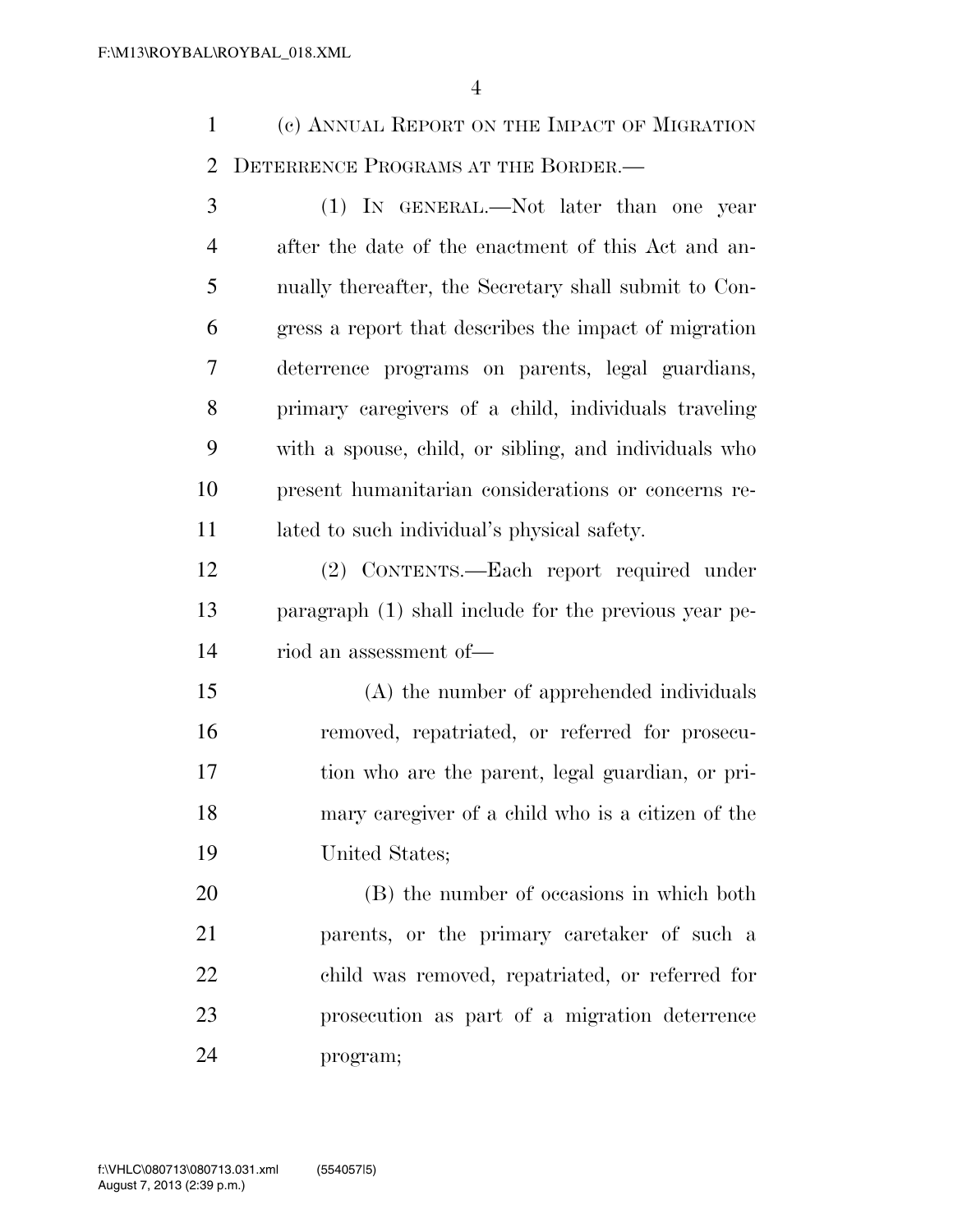(C) the number of apprehended individuals traveling with a spouse, parent, grandparent, sibling, or child who are removed, repatriated, or referred for prosecution; and

 (D) the impact of migration deterrence programs on public interest factors, including humanitarian concerns and physical safety.

 (d) REGULATIONS.—Not later than 120 days after the date of the enactment of this Act, the Secretary shall promulgate regulations to implement this section.

### **SEC. 3. LIMITING DANGEROUS DEPORTATION PRACTICES.**

(a) CERTIFICATION REQUIRED.—

 (1) IN GENERAL.—Not later than one year after the date of the enactment of this Act and every 180 days thereafter, the Secretary, except as pro- vided in paragraph (2), shall submit to Congress written certification that the Department has de- ported or otherwise removed for a violation of the Immigration and Nationality Act (8 U.S.C. 1101 et seq.) an apprehended individual from the United States through an entry or exit point on the south-ern border only during daylight hours.

 (2) EXCEPTION.—The certification required under paragraph (1) shall not apply to the deporta-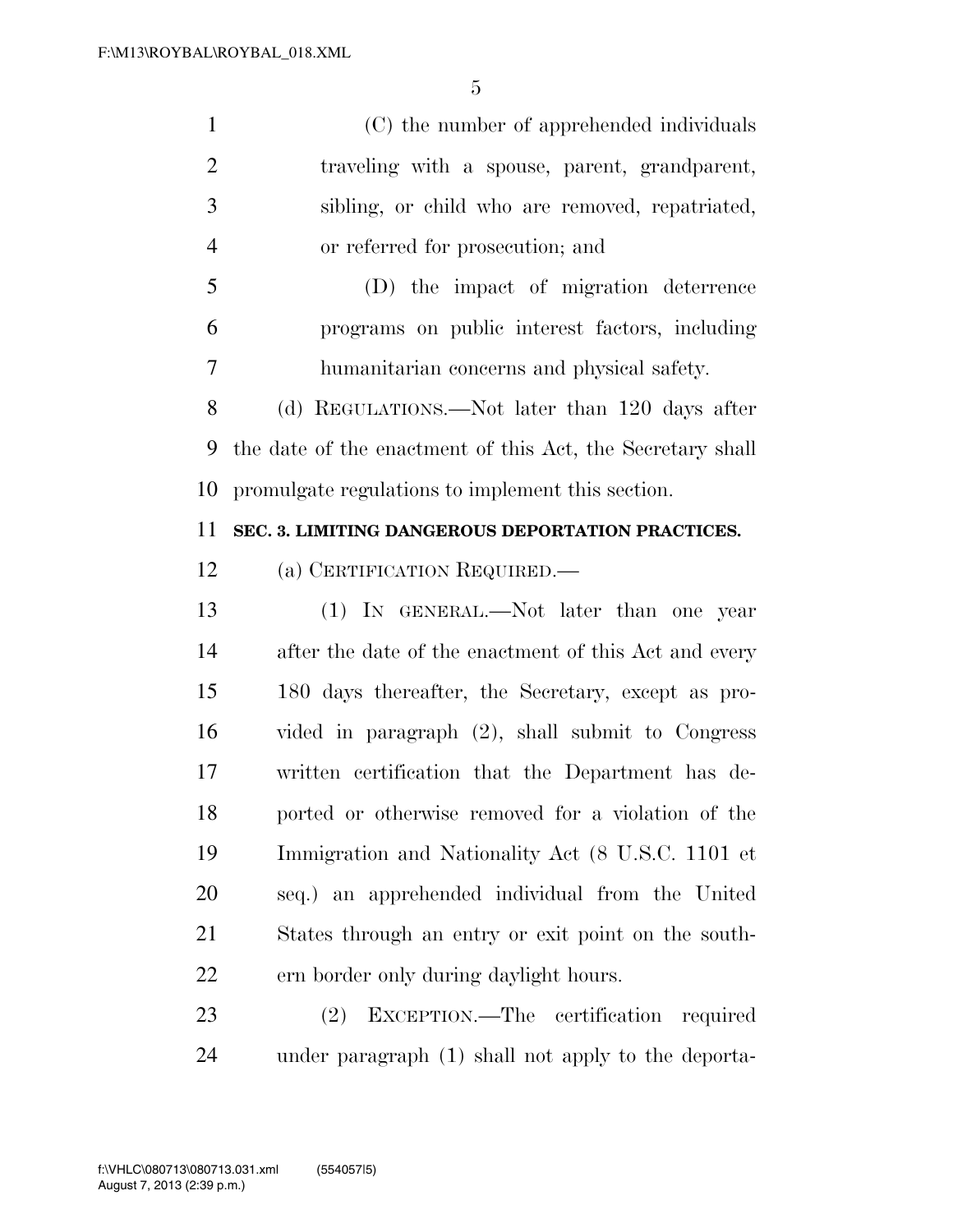- tion or removal of an apprehended individual other-wise described in such paragraph if—
- (A) the manner of such deportation or re- moval is justified by a compelling governmental interest; and

 (B) such apprehended individual is not an unaccompanied alien child and such appre- hended individual agrees to be deported or re- moved in such manner after being notified of the intended manner of deportation or removal. (b) CONSULTATION.—The Secretary shall consult with the Secretary of State and with local service providers at ports of entry, including shelters, hospitals, and centers for deported women and children, when negotiating or re- negotiating agreements with the Government of Mexico and State and local entities governing arrangements for the deportation or removal of apprehended individuals to determine appropriate hours subject to subsection (a) for conducting deportations and removals, and identifying safety concerns at deportation and removal sites.

### **SEC. 4. SHORT-TERM CUSTODY STANDARDS.**

 (a) IN GENERAL.—Not later than 180 days after the date of the enactment of this Act, the Secretary, in con- sultation with the head of the Office of Civil Rights and Civil Liberties of the Department, shall promulgate regu-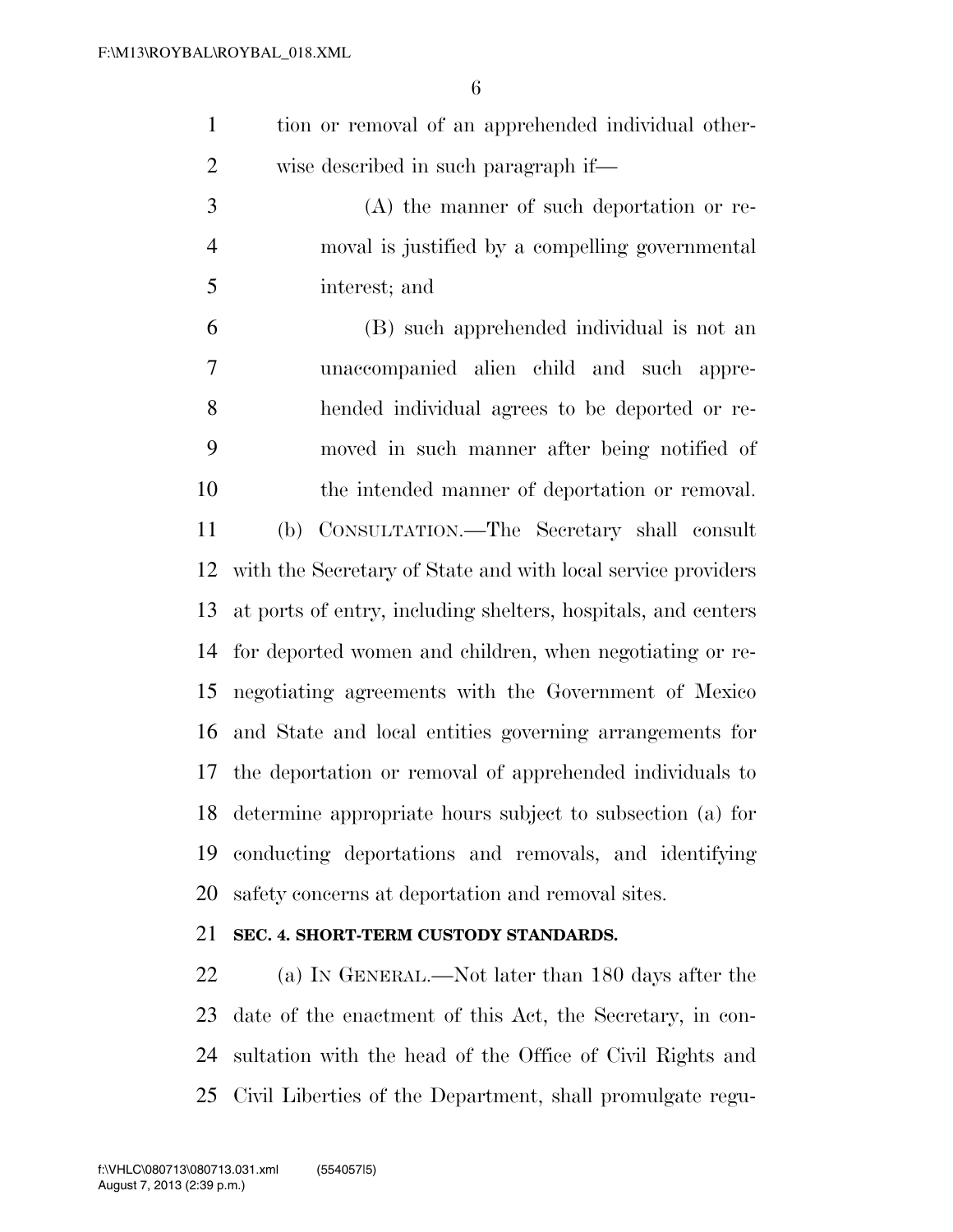lations establishing short-term custody standards pro- viding for basic minimums of care at all U.S. Customs and Border Protection (CBP) facilities holding individuals in CBP custody, including— (1) Border Patrol stations;  $6 \t(2)$  ports of entry; (3) checkpoints; (4) forward operating bases; (5) secondary inspection areas; and (6) short-term custody facilities. (b) REQUIREMENTS.—The regulations promulgated in accordance with subsection (a) shall ensure that deten- tion space capacity will not be exceeded except in emer- gency circumstances, and that all individuals in CBP cus- tody receive— (1) potable water and a snack, and, if detained for more than five hours, a nutritious meal with reg- ular nutritious meals (at least one of which daily must be heated), and snacks, thereafter;

 (2) medically appropriate meals or snacks if 21 such individuals are pregnant or have medical needs; (3) access to bathroom facilities as well as basic toiletries and hygiene items, including soap, a tooth-brush, toilet paper, and other items appropriate for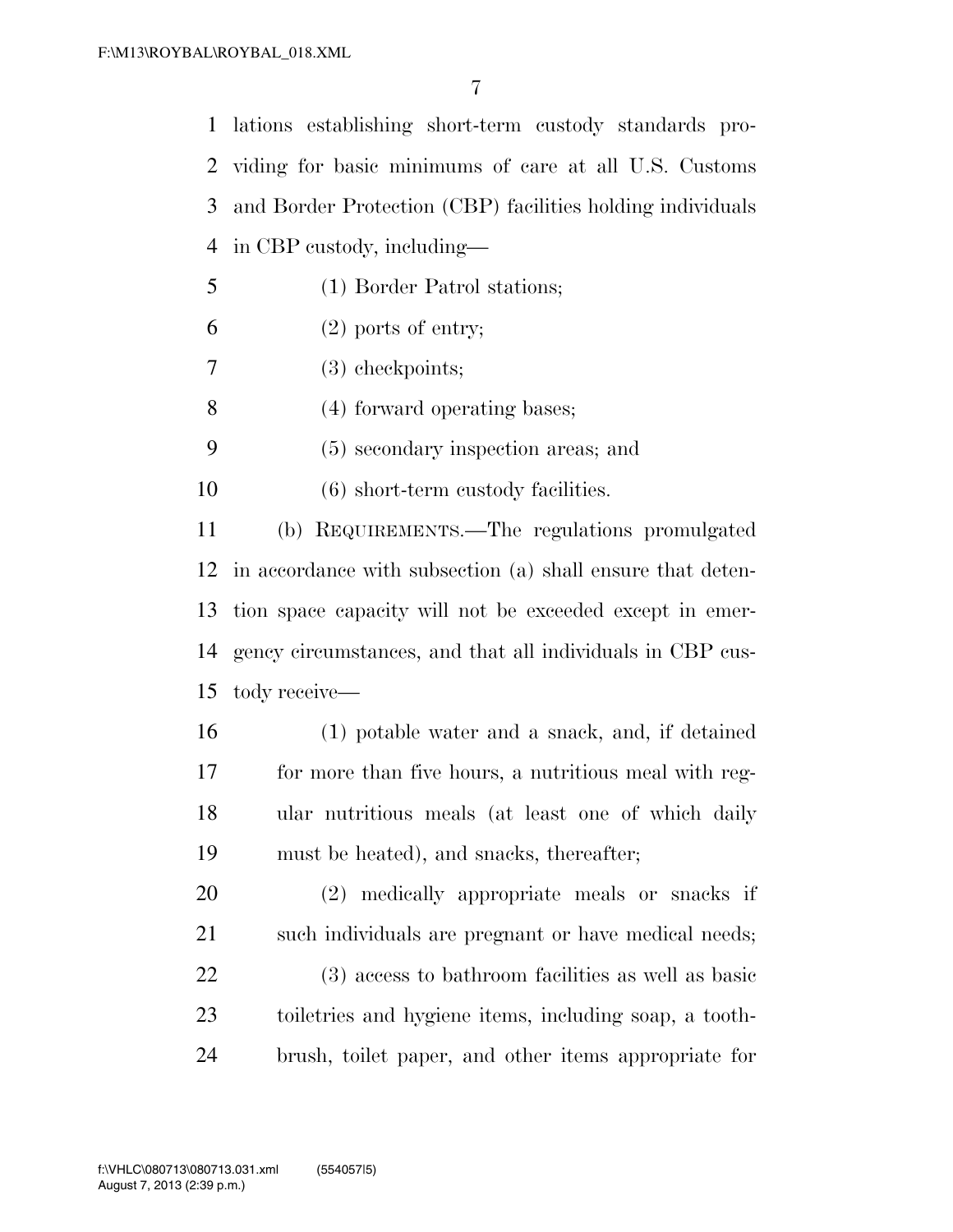| $\mathbf{1}$   | the age and gender identification of such individuals, |
|----------------|--------------------------------------------------------|
| $\overline{c}$ | such as diapers and feminine hygiene products;         |
| 3              | (4) a cot, clean linens, and blankets, if detained     |
| $\overline{4}$ | for more than five hours;                              |
| 5              | (5) adequate lighting and climate control that         |
| 6              | achieves a reasonable indoor temperature;              |
| 7              | (6) a physical and mental health screening con-        |
| 8              | ducted promptly upon arrival in a manner that com-     |
| 9              | plies with the requirements for such screenings spec-  |
| 10             | ified in the currently applicable National Commis-     |
| 11             | sion for Correctional Health Care Jails Standards,     |
| 12             | as well as information about the availability of, and  |
| 13             | access to, health care services that is communicated   |
| 14             | in a form and language such individual is known to     |
| 15             | understand;                                            |
| 16             | (7) immediate physical and mental health needs         |
| 17             | addressed by a qualified health care professional as   |
| 18             | soon as possible;                                      |
| 19             | (8) prompt notice of the ability to make one           |
| 20             | telephone call at any time after arrest, telephone ac- |
| 21             | cess to make such call, and the phone numbers to       |
| 22             | file a complaint with the Office of the Inspector      |
| 23             | General of the Department and the Office for Civil     |
| 24             | Rights and Civil Liberties of the Department;          |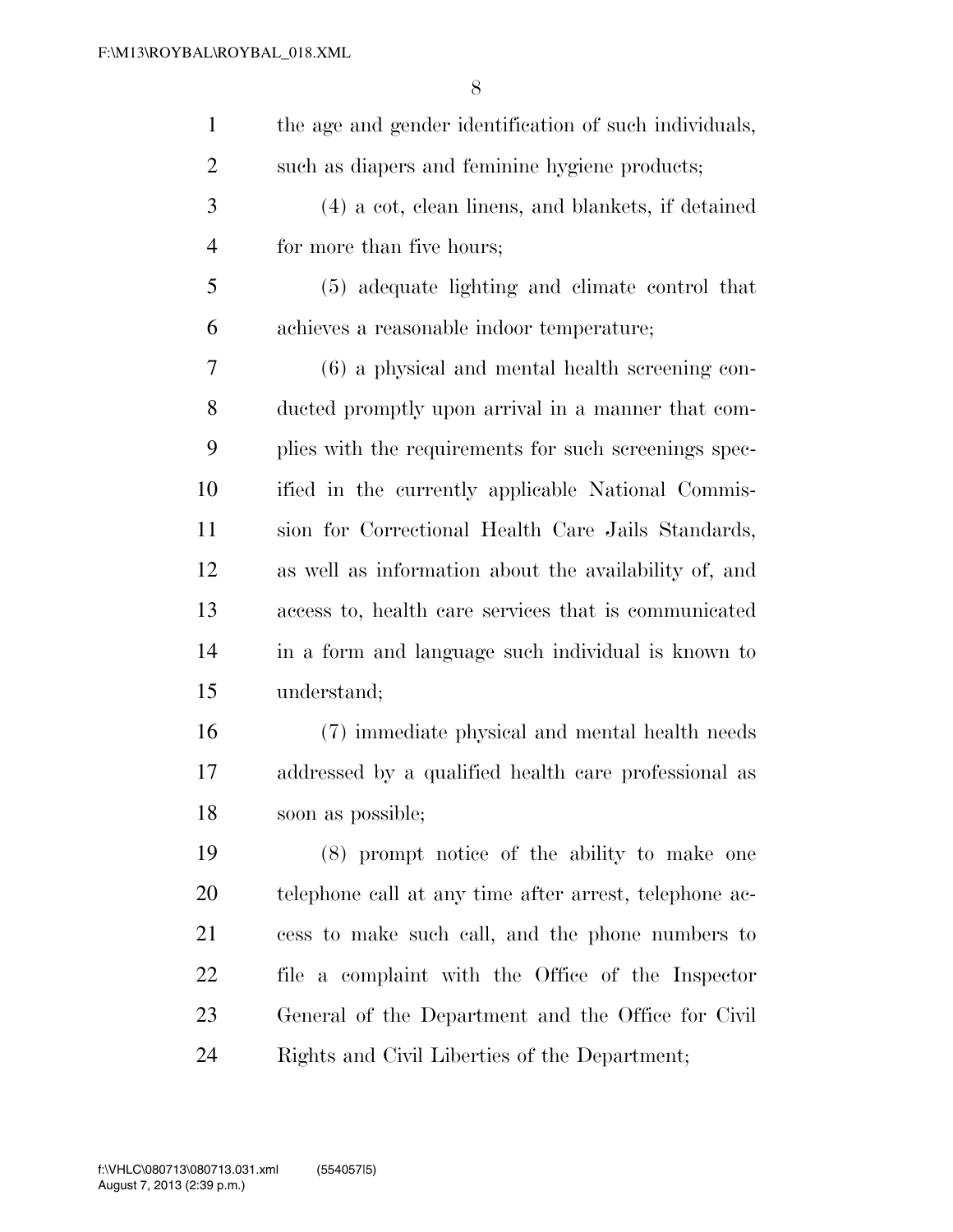(9) to the extent practicable, a reasonable ac- commodation to respect such individuals' religious practices;

 (10) all protections under the Prison Rape Elimination Act of 2003 (42 U.S.C. 15601 et seq.; Public Law 108–79), except that certain protections shall not apply at a particular CBP facility if the Commissioner of CBP determines that implementa- tion at that particular facility of such a protection would be impracticable; and

 (11) safe transport, including prevention of sex- ual assault during transfer, including in subcon- tracted transportation services, while such individ-uals are transported from a CBP facility.

 (c) FURTHER PROVISIONS.—The Commissioner of CBP shall ensure that all individuals in CBP custody— (1) have access to consular officials and coun-

sel;

 (2) receive copies of all signed documents; and (3) are transferred to an appropriate U.S. Im- migration and Customs Enforcement or Department of Health and Human Services Office of Refugee Resettlement facility or are released from short-term custody within 48 hours of apprehension.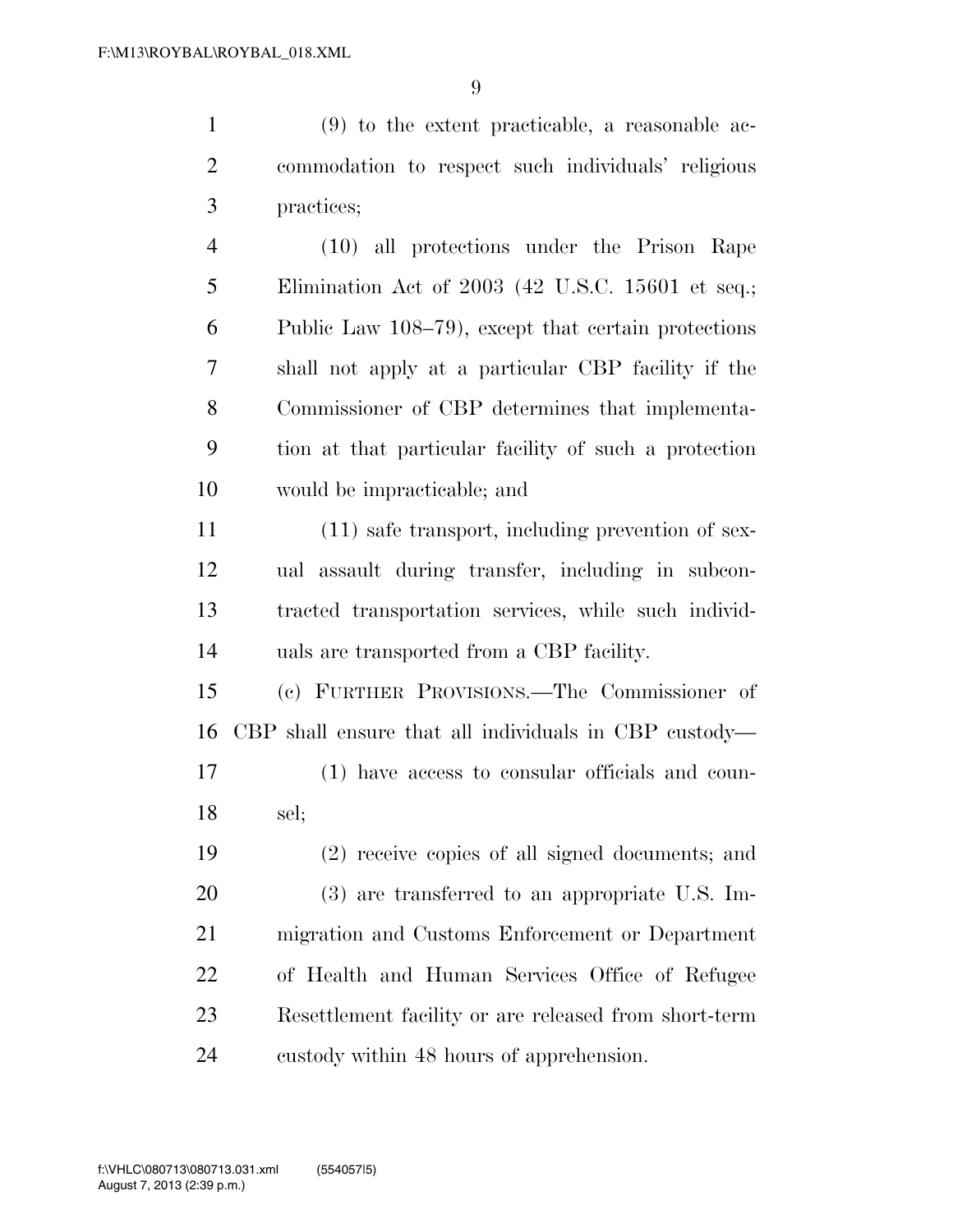(d) SURVEILLANCE OF CERTAIN INDIVIDUALS IN CBP CUSTODY.—The Commissioner of CBP shall ensure constant surveillance of an individual in CBP custody who exhibits signs of hostility, depression, or similar behaviors, or who is reasonably known to pose an elevated suicide risk.

 (e) PHYSICAL AND MENTAL HEALTH ASSESS- MENT.—The Commissioner of CBP shall ensure that indi- viduals in CBP custody for more than 24 hours, receive, in addition to the physical and mental health screening specified in subsection (b)(6), a physical and mental health assessment by a qualified healthcare professional. To the extent practicable, such individuals with known or readily apparent disabilities, including temporary disabil- ities, shall be housed in a manner that accommodates their mental or physical condition, or both, and provides for the safety, comfort, and security of such individuals.

 (f) RETURN OF CERTAIN BELONGINGS.—Any lawful, nonperishable belongings of an individual in CBP custody that are confiscated by personnel operating under Federal authority shall be returned to such individual prior to the deportation or removal of such individual.

 (g) INSPECTION OF SHORT-TERM CUSTODY FACILI- TIES.—Short-term custody facilities shall be inspected at least once every year by the Department of Homeland Se-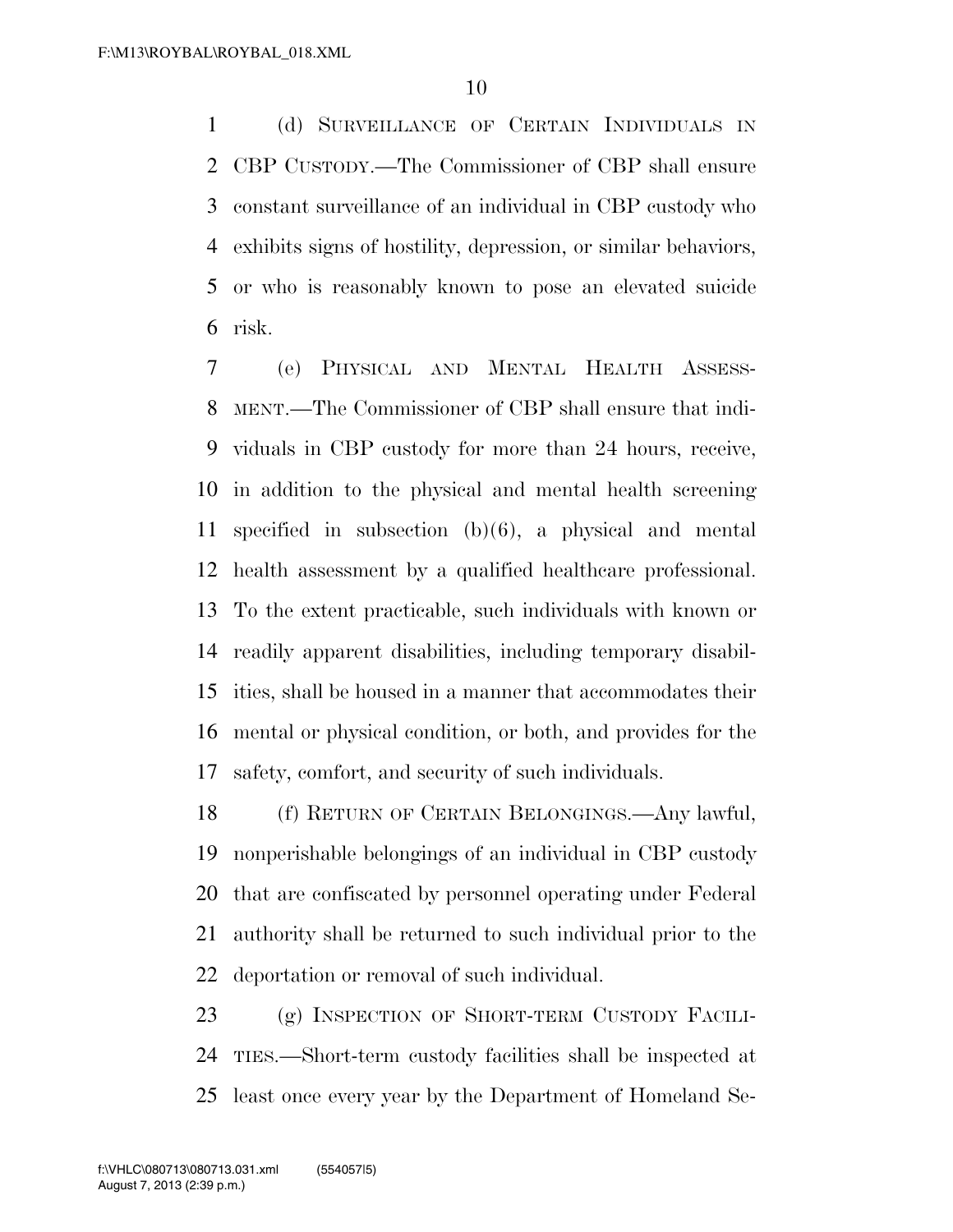curity Office for Civil Rights and Civil Liberties, with the results made public without the need to submit a request under section 552 of title 5, United States Code.

 (h) REGULATIONS.—Not later than 180 days after the date of the enactment of this Act, the Secretary shall promulgate regulations to—

 (1) establish a publicly-accessible online system to track the location of individuals in CBP custody held in short-term custody, and provide an online list of all locations with phone numbers routinely used to hold individuals in short-term custody;

 (2) improve the education of individuals in CBP custody regarding administrative procedures and legal rights under United States immigration law, in consultation with the Executive Office for Immigra-tion Review; and

 (3) ensure notification of the Office of Inspector General and Department of Homeland Security Of- fice for Civil Rights and Civil Liberties within 48 hours of all instances in which—

 (A) an individual in CBP custody has died, including during transfer to another facility or while being released; and

 (B) an individual has died as the result of an encounter with CBP.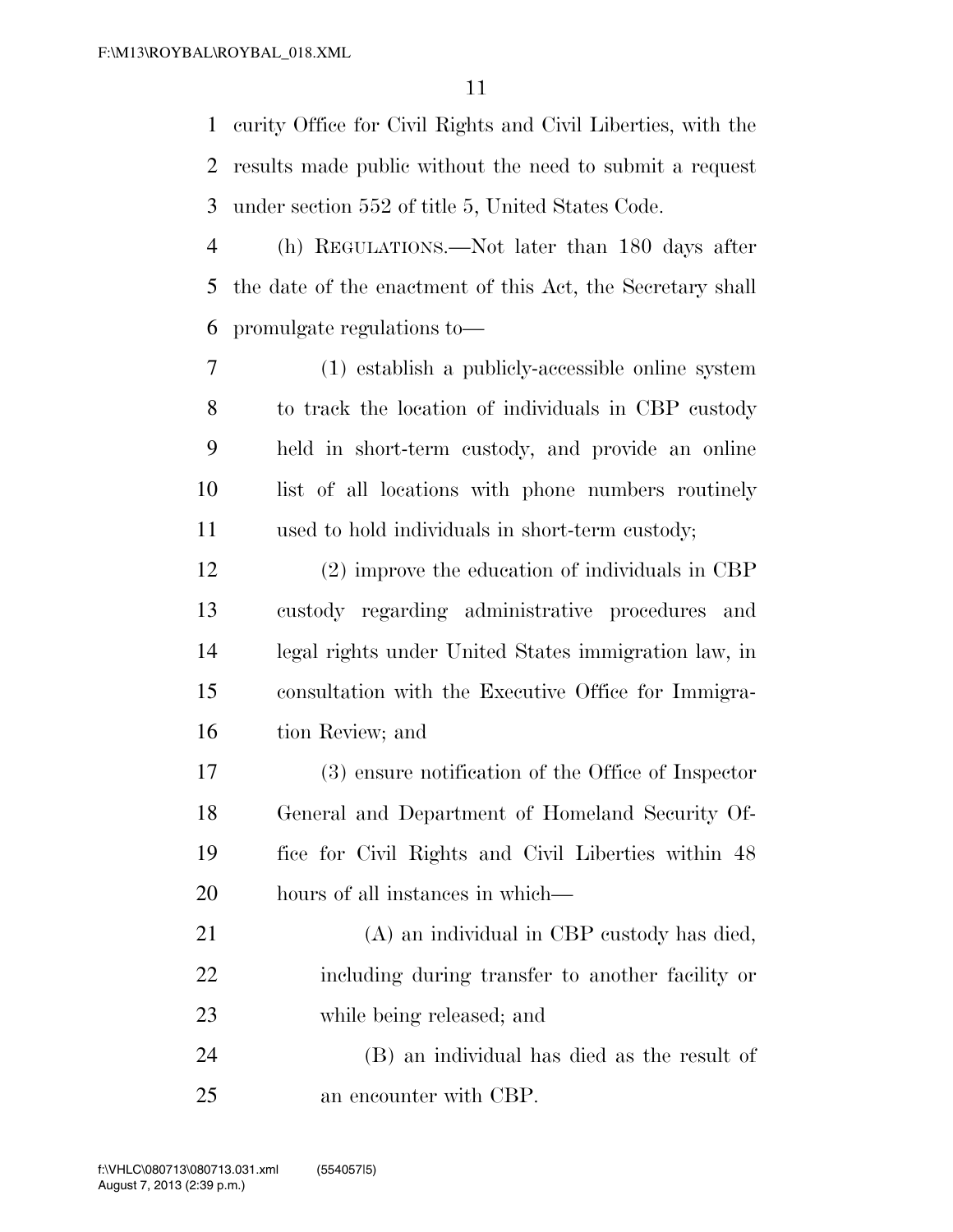(i) ANNUAL REPORTS.—Not later than 180 days after the date of the enactment of this Act and annually thereafter, the Secretary shall submit to Congress a report that details all instances in which an individual in CBP custody has died in the prior fiscal year, including during transfer to another facility or while being released, as well as all instances in which an individual has died as the re- sult of an encounter with CBP, and the result of any sub- sequent investigation. Such reports shall also detail all in- stances in which an individual, including an individual in the custody of CBP, has suffered serious injuries requiring hospitalization as a result of the use of force by CBP.

### **SEC. 5. DEFINITIONS.**

#### In this Act:

 (1) APPREHENDED INDIVIDUAL.—The term ''apprehended individual'' means an individual ap- prehended by personnel of the Department of Home-land Security or of a cooperating entity.

 (2) BORDER.—The term ''border'' means an international border of the United States.

21 (3) CHILD.—Except as otherwise specifically provided, the term ''child'' has the meaning given such term in section 101(b)(1) of the Immigration 24 and Nationality Act  $(8 \text{ U.S.C. } 1101(b)(1))$ .